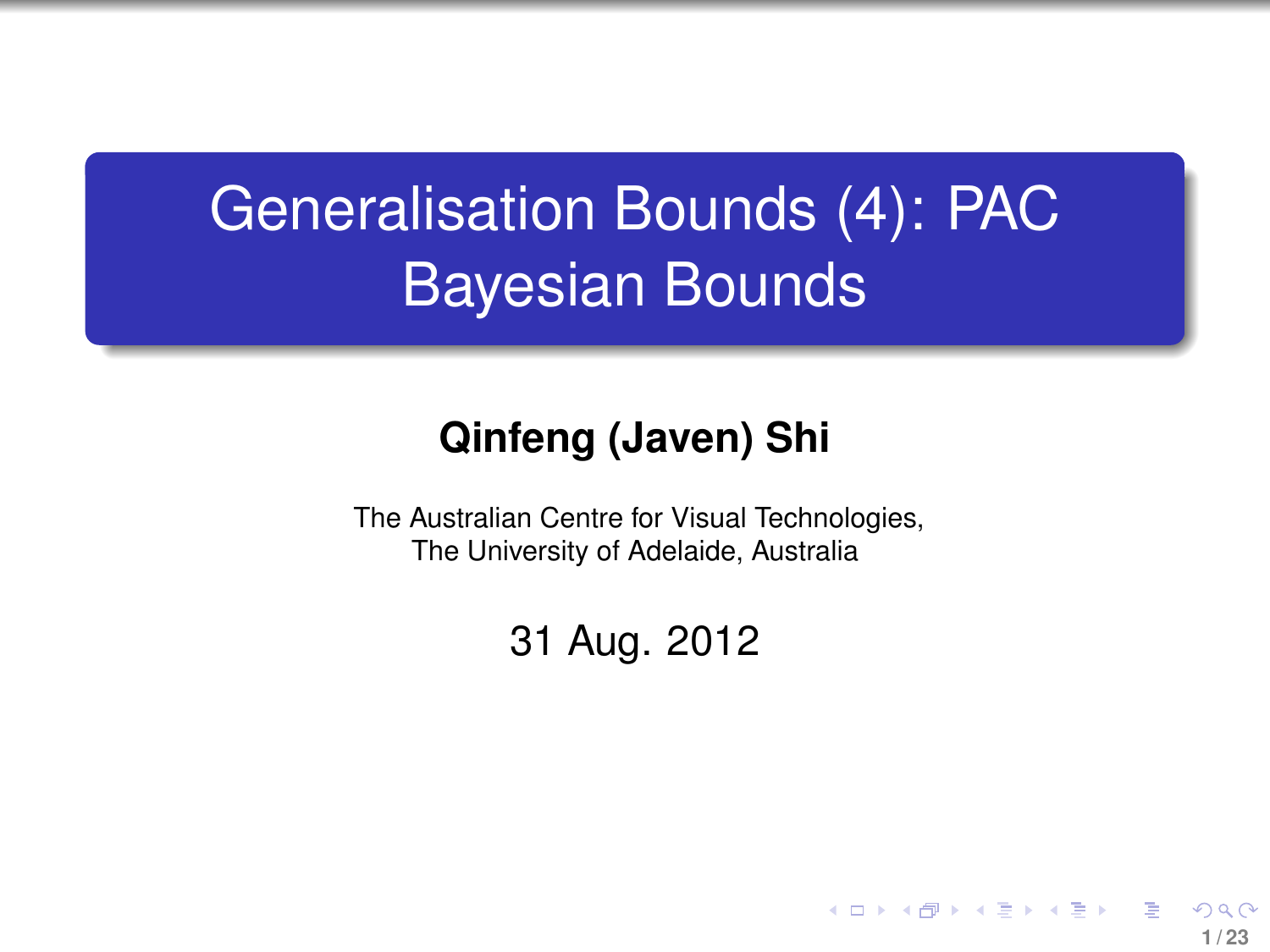Generalisation Bounds:

- **<sup>1</sup>** Basics
- **<sup>2</sup>** VC dimensions and bounds
- **3** Rademacher complexity and bounds
- **4** PAC Bayesian Bounds (Today)
- **<sup>5</sup>** · · ·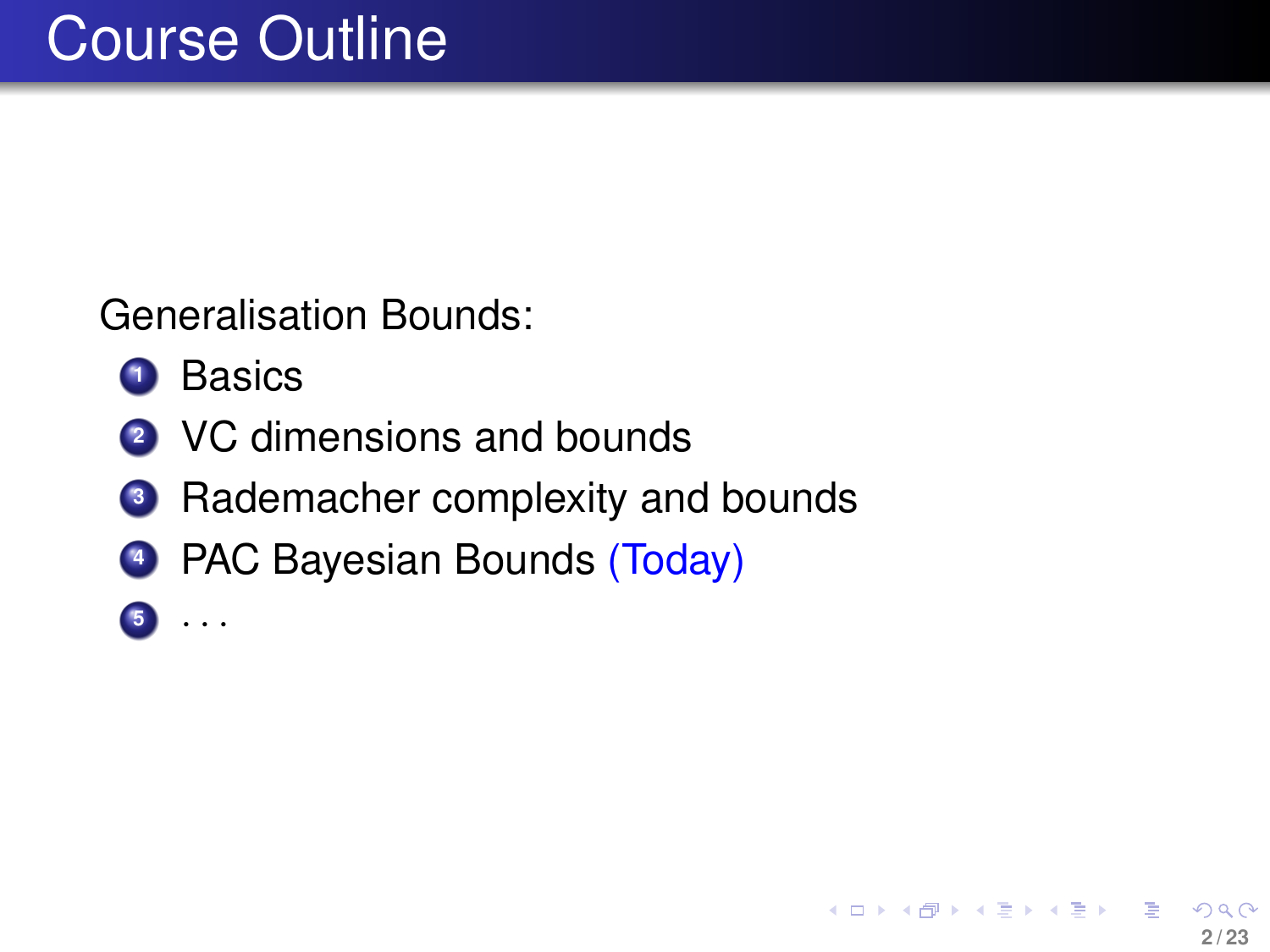### Recap: Risk

Given  $\{(x_1, y_1), \cdots, (x_n, y_n)\}\)$  sampled from a unknown but fixed distribution  $P(x, y)$ , the goal is to learn a hypothesis function  $g: \mathfrak{X} \to \mathfrak{Y}$ , for now assume  $\mathfrak{Y} = \{-1, 1\}$ .

A typical  $g(x) = \frac{\text{sign}(\langle \phi(x), w \rangle)}{\langle \phi(x), w \rangle}$ , where  $\frac{\text{sign}(z)}{z} = 1$  if  $z > 0$ , sign( $z$ ) = -1 otherwise. Generalisation error

$$
R(g) = \mathbb{E}_{(x,y)\sim P}[\mathbf{1}_{g(x)\neq y}]
$$

Empirical risk for zero-one loss (*i.e.* training error)

$$
R_n(g)=\frac{1}{n}\sum_{i=1}^n\mathbf{1}_{g(x_i)\neq y_i}.
$$

K ロ ト K 御 ト K 澄 ト K 澄 ト 一磨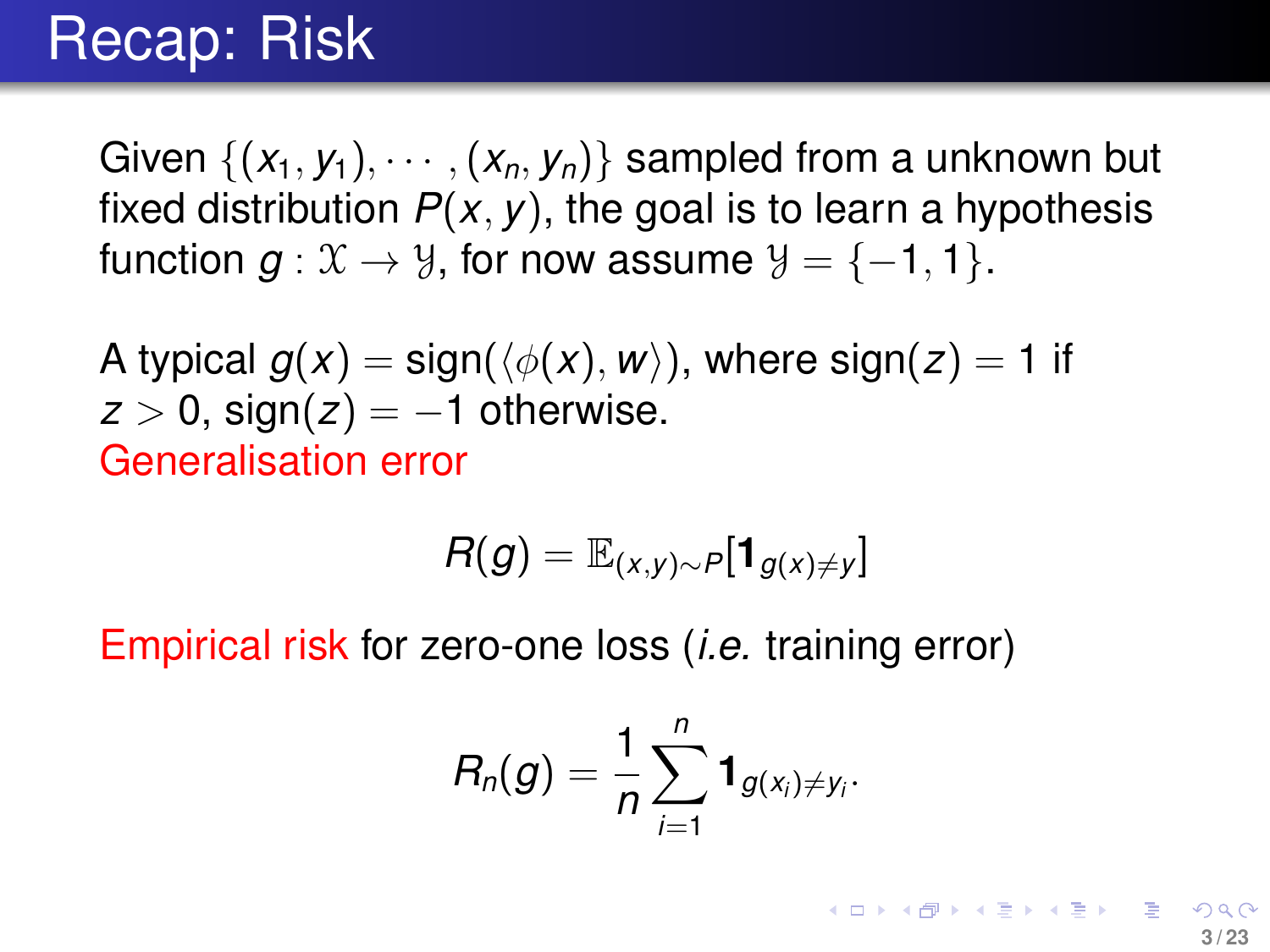For VC dimension *h*, we know that  $\forall n > h$ , the growth function (*i.e.*  $\#$ outputs)  $\mathcal{S}_{\mathbb{G}}(n) \leq (\frac{en}{h})$ *h* ) *h* . Thus

### Theorem (VC bound)

*For any*  $\delta \in (0,1)$ *, with probability at least*  $1 - \delta$ *,*  $\forall q \in \mathcal{G}$ 

$$
R(g) \leq R_n(g) + 2\sqrt{2\frac{h\log \frac{2en}{h} + \log(\frac{2}{\delta})}{n}}
$$

### Problems:

- **data dependency come through training error**
- very loose

.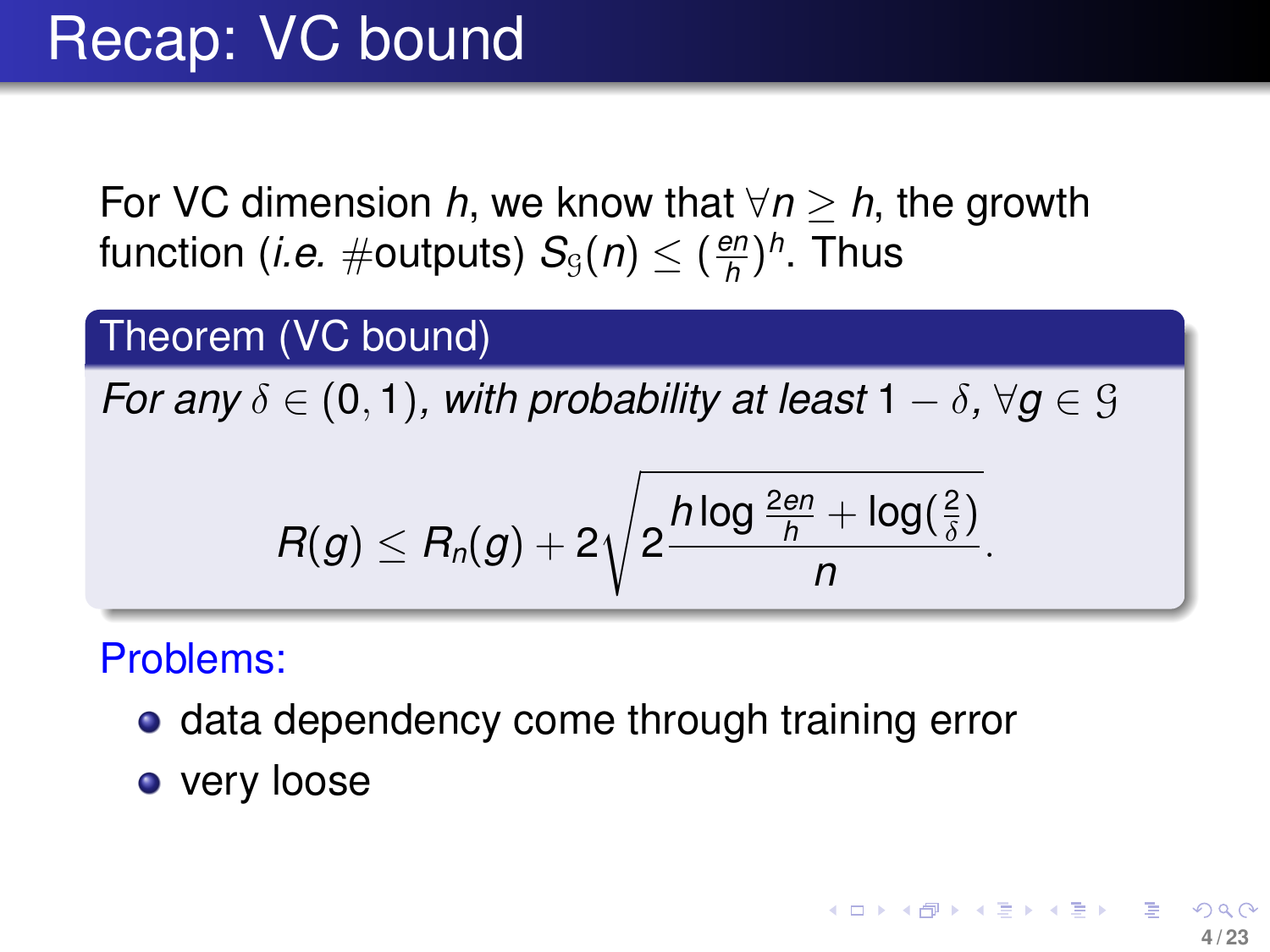#### Theorem (Rademacher)

*Fix* δ ∈ (0, 1) *and let* G *be a set of functions mapping from Z* to [a, a + 1]. Let  $S = \{z_i\}_{i=1}^n$  be drawn i.i.d. from P. *Then with probability at least*  $1 - \delta$ ,  $\forall q \in \mathcal{G}$ ,

$$
\mathbb{E}_{P}[g(z)] \leq \hat{\mathbb{E}}[g(z)] + \mathcal{R}_{n}(S) + \sqrt{\frac{\ln(2/\delta)}{2n}} \leq \hat{\mathbb{E}}[g(z)] + \hat{\mathcal{R}}_{n}(S, S) + 3\sqrt{\frac{\ln(2/\delta)}{2n}},
$$

**5 / 23**

 $($  ロ }  $($   $($  $)$  }  $($   $)$   $($   $)$   $($   $)$   $($   $)$   $($   $)$   $($   $)$   $($   $)$   $($   $)$   $($   $)$   $($   $)$   $($   $)$   $($   $)$   $($   $)$   $($   $)$   $($   $)$   $($   $)$   $($   $)$   $($   $)$   $($   $)$   $($   $)$   $($   $)$   $($   $)$   $($   $)$   $($   $)$   $($   $)$ 

*where*  $\mathbb{\hat{E}}[g(z)] = \frac{1}{n} \sum_{i=1}^{n} g(z_i)$ *.*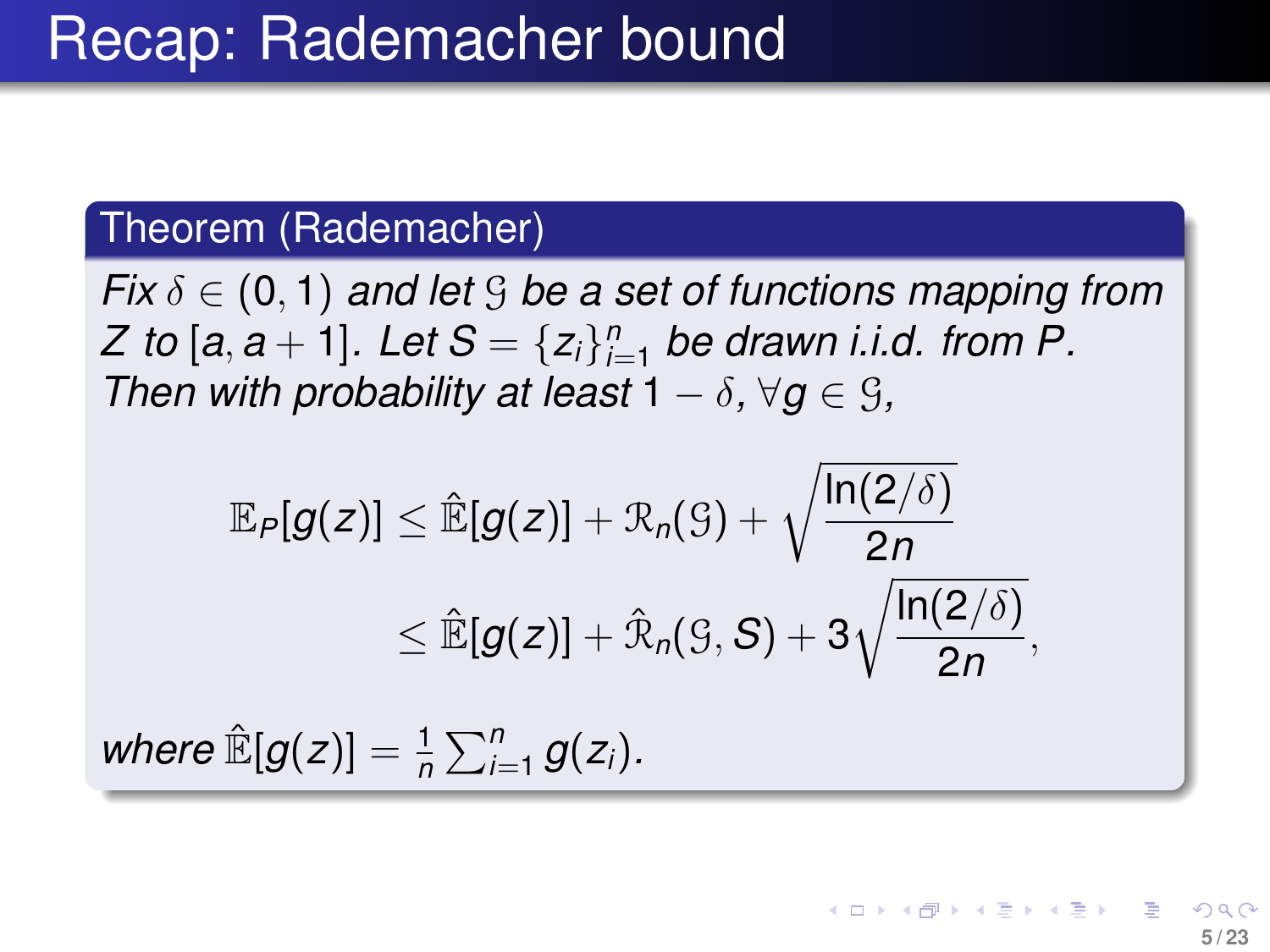#### Theorem (Margin)

*Fix*  $\gamma > 0$ ,  $\delta \in (0, 1)$ ,  $\forall g \in \mathcal{G}$ , let  $\{(x_i, y_i)\}_{i=1}^n$  be drawn i.i.d. *from P*(*X*, *Y*) *and let*  $\xi_i = (\gamma - y_i g(x_i))_+$ *. Then with probability at least* 1 − δ *over sample of size n, we have*

$$
P(y \neq g(x)) \leq \frac{1}{n\gamma} \sum_{i=1}^n \xi_i + \frac{4}{n\gamma} \sqrt{tr(\mathbf{K})} + 3 \sqrt{\frac{\ln(2/\delta)}{2n}}.
$$

#### Problems:

- **data dependency only come through training error** and margin
- tighter than VC bound, but still loose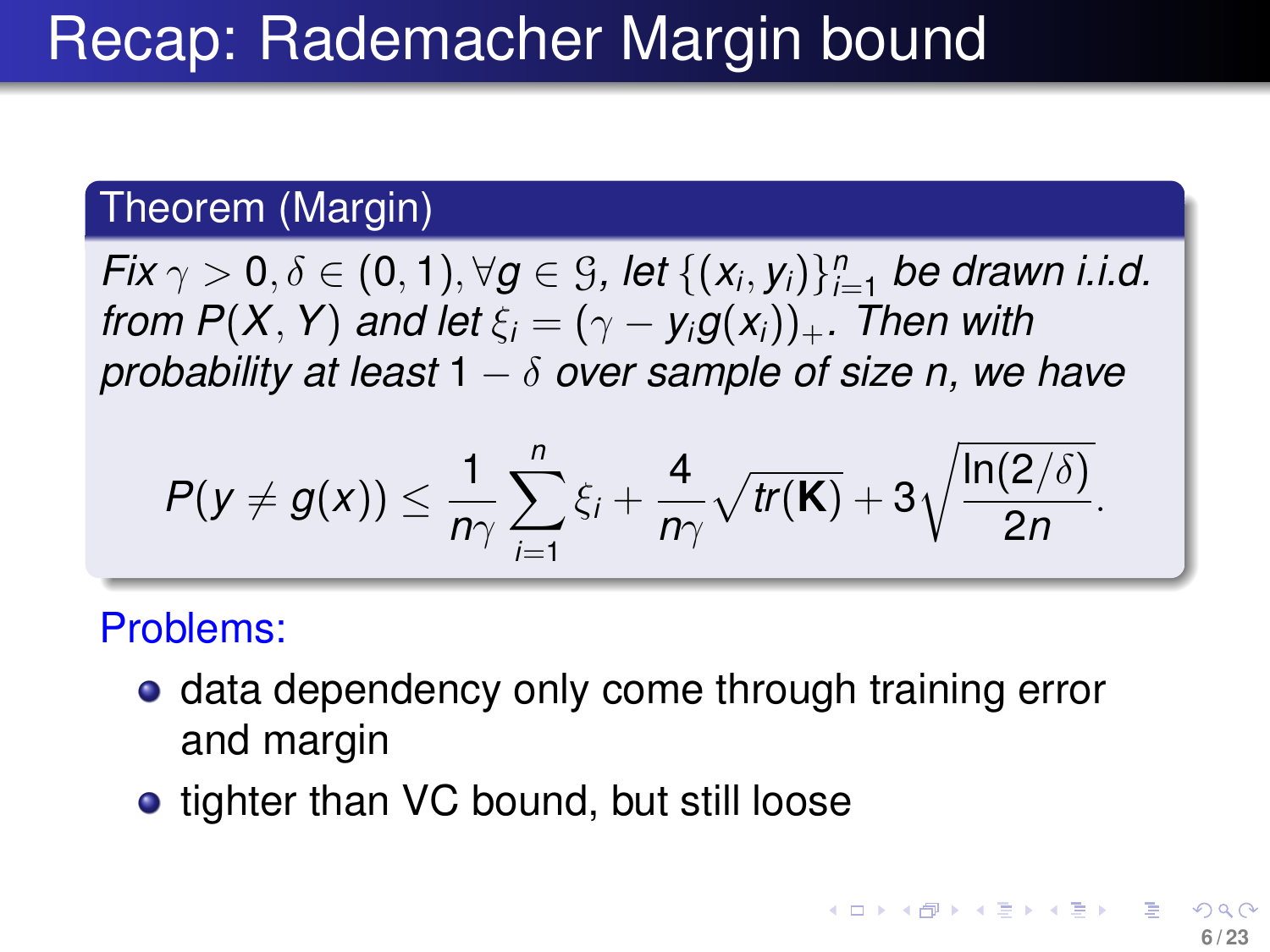# PAC-bayes bounds

Assume  $\hat{Q}$  is the prior distribution over classifier  $q \in \mathcal{G}$ and *Q* is any (could be the posterior) distribution over the classifier.

PAC-bayes bounds on:

- $\bullet$  Gibbs classifier:  $G_Q(x) = q(x), q \sim Q$ *risk:*  $R(G_Q) = \mathbb{E}_{(X,Y)\sim P,q\sim Q}[\mathbf{1}_{q(X)\neq Y}]$ (McAllester98,99,01,Germain *et al.* 09)
- $\bullet$  Average classifier:  $B_Q(x) = \text{sgn}[\mathbb{E}_{q \sim Q} g(x)]$ *risk:*  $R(B_Q) = \mathbb{E}_{(x,y)\sim P}[\mathbf{1}_{\mathbb{E}_{Q}[q(x)]\neq y}]$ (Langford01, Zhu&Xing09)
- **Single classifier:**  $g \in \mathcal{G}$ . *risk:*  $R(g) = \mathbb{E}_{(x,y)\sim P}[\mathbf{1}_{g(x)\neq y}]$ (Langford01,McAllester07)

K ロ ▶ K 御 ▶ K 君 ▶ K 君 ▶ ○ 君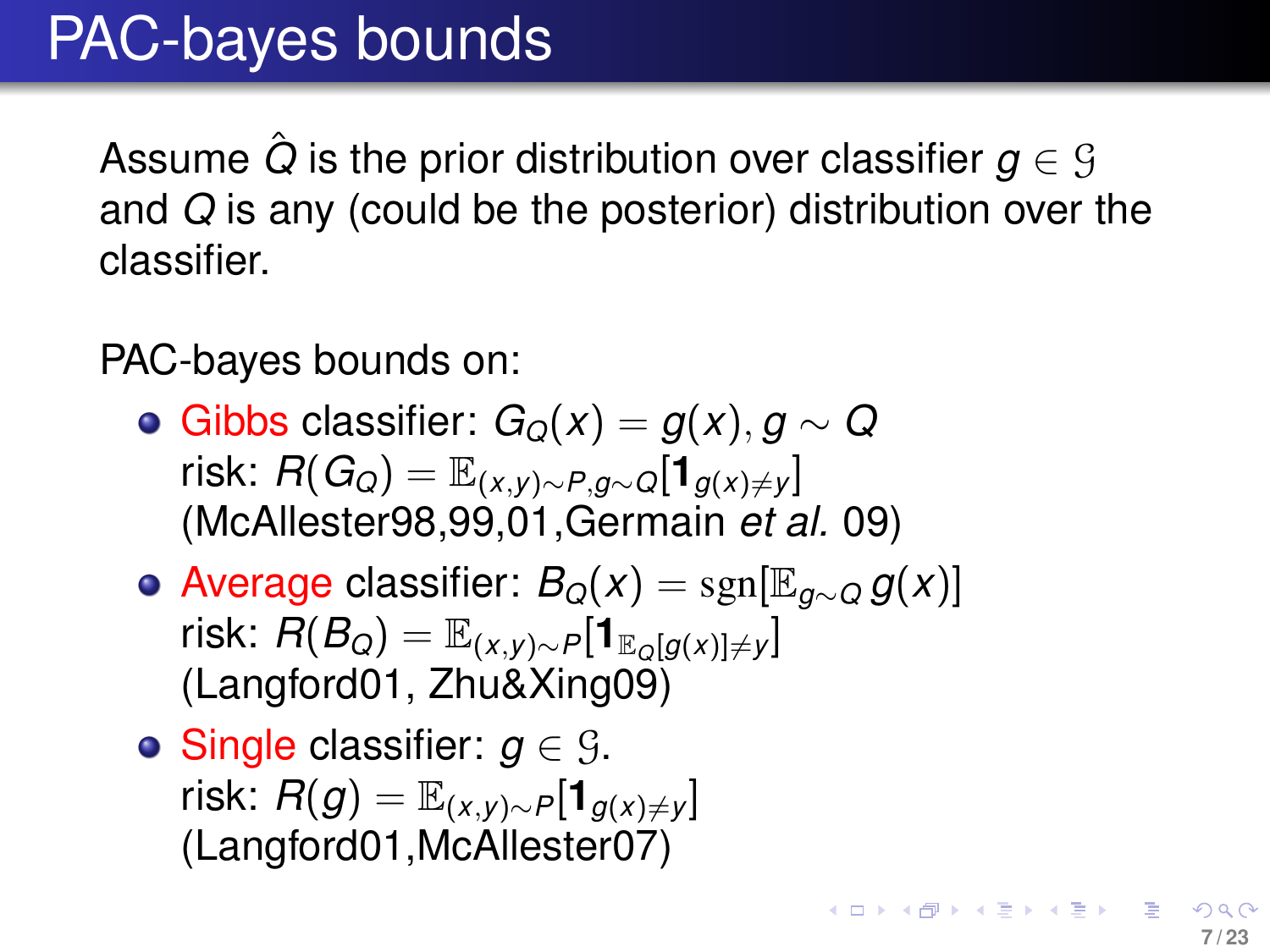# Relation between Gibbs, Average and Single classifier Risks

- *R*(*GQ*) (original PAC-Bayes bounds)
- ⇓∵ *R*(*BQ*)/2 ≤ *R*(*GQ*)
- *R*(*BQ*) (PAC-Bayes margin bound for boostings)
- ⇓ via picking a "good" prior *Q*ˆ and posterior *Q* over *g*
- *R*(*g*) (PAC-Bayes margin bound for SVMs)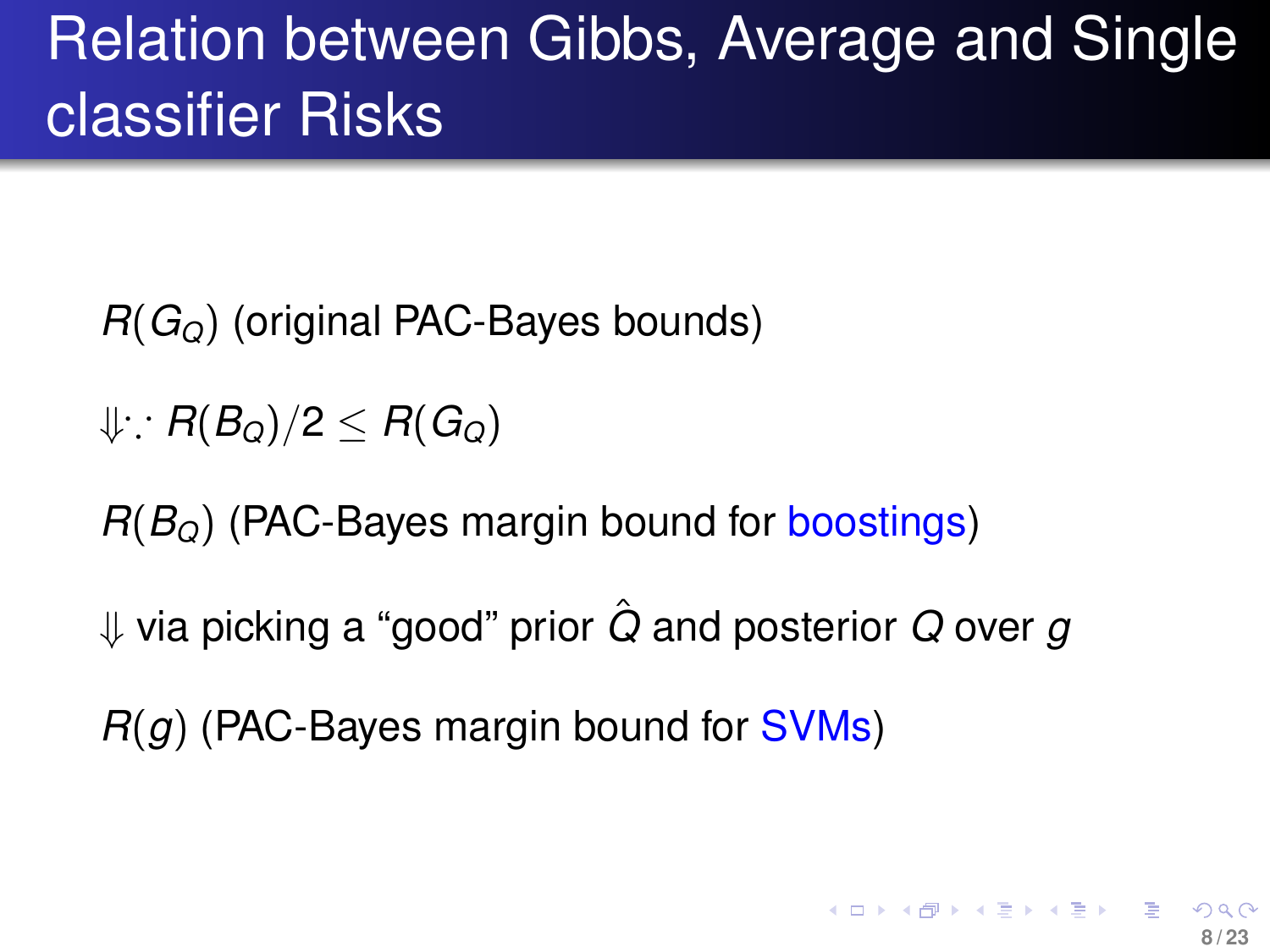### Theorem (Gibbs (McAllester99,03))

*For any distribution P, for any set* G *of the classifiers, any prior distribution*  $\hat{Q}$  *of*  $\hat{G}$ *, any*  $\delta \in (0, 1]$ *, we have* 

$$
\Pr_{S \sim P^n} \left\{ \forall Q \text{ on } \mathcal{G} : R(G_Q) \leq R_S(G_Q) + \sqrt{\frac{1}{2n-1} \left[ K L(Q||\hat{Q}) + \ln \frac{1}{\delta} + \ln n + 2 \right]} \right\} \geq 1 - \delta.
$$

 $\omega$  where  $\mathsf{KL}(Q||\hat{Q}) = \mathbb{E}_{g \sim Q}$  In  $\frac{Q(g)}{\hat{Q}(g)}$  is the KL divergence.

→ (御) → (唐) → (唐) **9 / 23**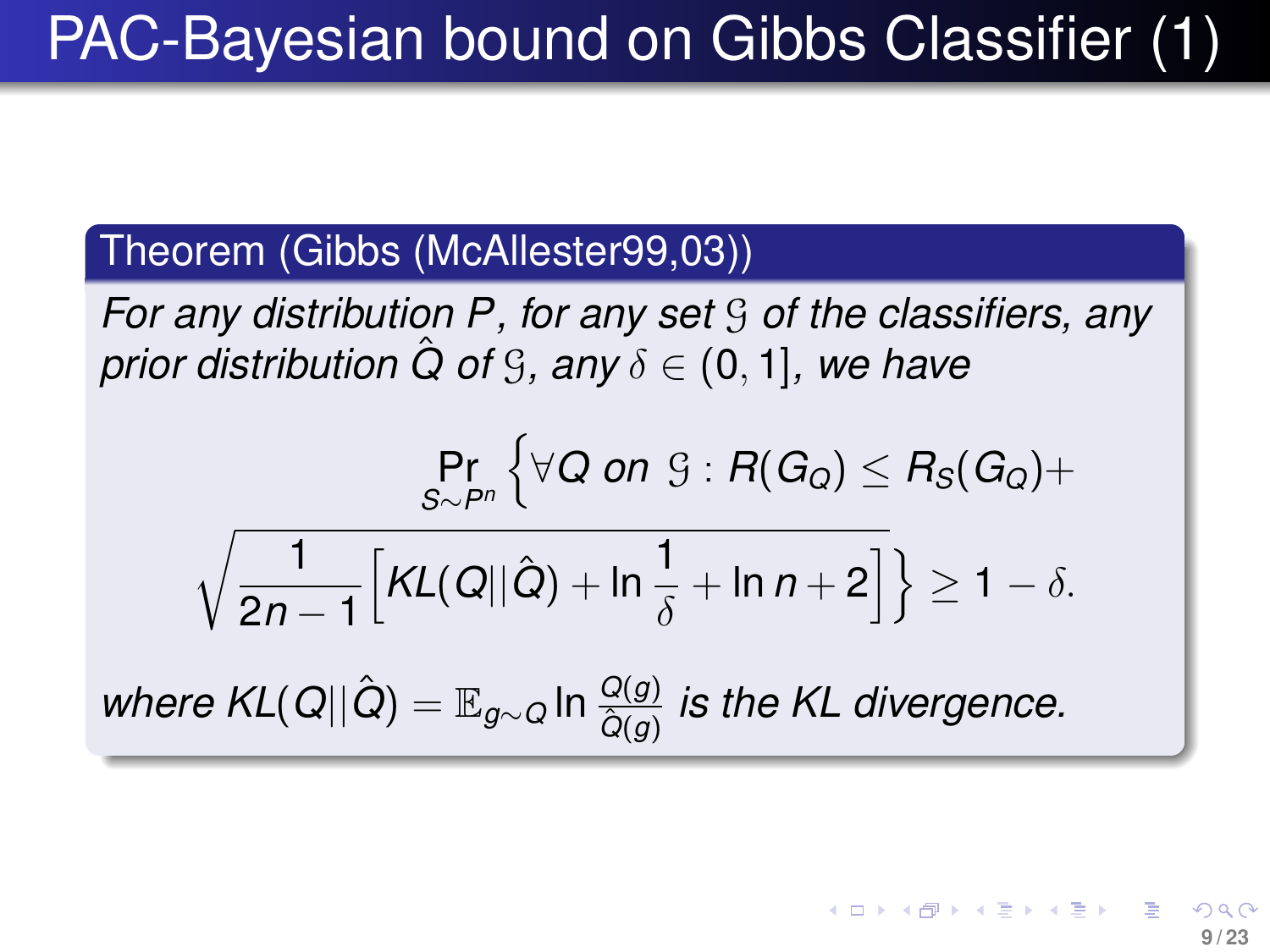# PAC-Bayesian bound on Gibbs Classifier (2)

### Theorem (Gibbs (Seeger02 and Langford05))

*For any distribution P, for any set* G *of the classifiers, any prior distribution*  $\hat{Q}$  *of*  $\hat{G}$ *, any*  $\delta \in (0, 1]$ *, we have* 

$$
\Pr_{S \sim P^n} \left\{ \forall Q \text{ on } \mathcal{G} : \text{kl}(R_S(G_Q), R(G_Q)) \leq \\ \frac{1}{n} \Big[ \text{KL}(Q||\hat{Q}) + \ln \frac{n+1}{\delta} \Big] \right\} \geq 1 - \delta.
$$

*where*

$$
kl(q,p)=q\ln\frac{q}{p}+(1-q)\ln\frac{1-q}{1-p}.
$$

←ロト ←何ト ←ヨト ←ヨト **10 / 23**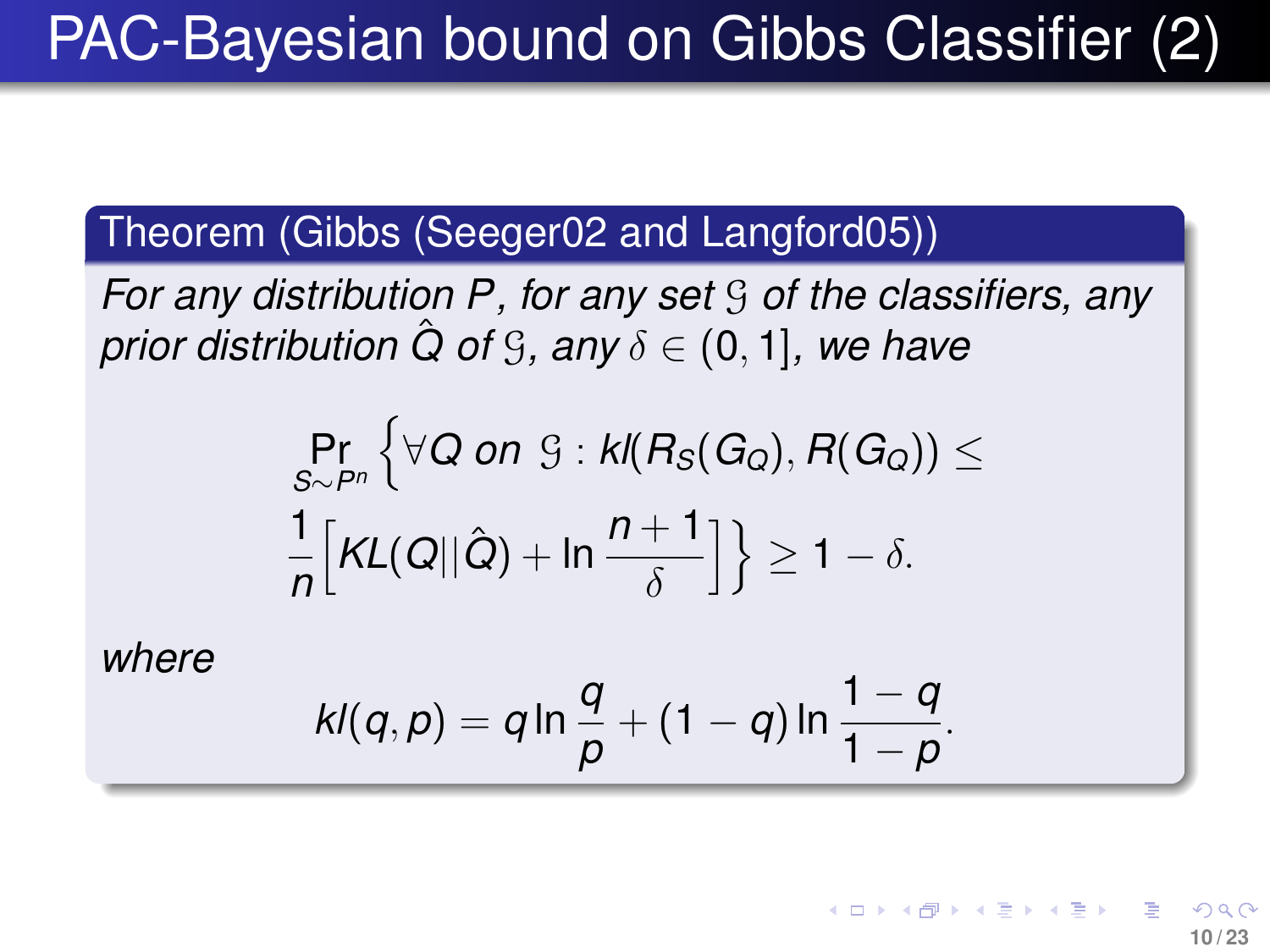# PAC-Bayesian bound on Gibbs Classifier (3)

**Since** 

$$
kl(q,p)\geq (q-p)^2,
$$

The theorem Gibbs (Seeger02 and Langford05) yields

$$
\Pr_{S \sim P^n} \left\{ \forall Q \text{ on } \mathcal{G} : R(G_Q) \right\} \leq R_S(G_Q) + \sqrt{\frac{1}{n} \left[ \mathsf{KL}(Q || \hat{Q}) + \mathsf{ln} \frac{n+1}{\delta} \right]} \right\} \geq 1 - \delta.
$$

**11 / 23**

K ロ ト K 御 ト K 澄 ト K 澄 ト 一磨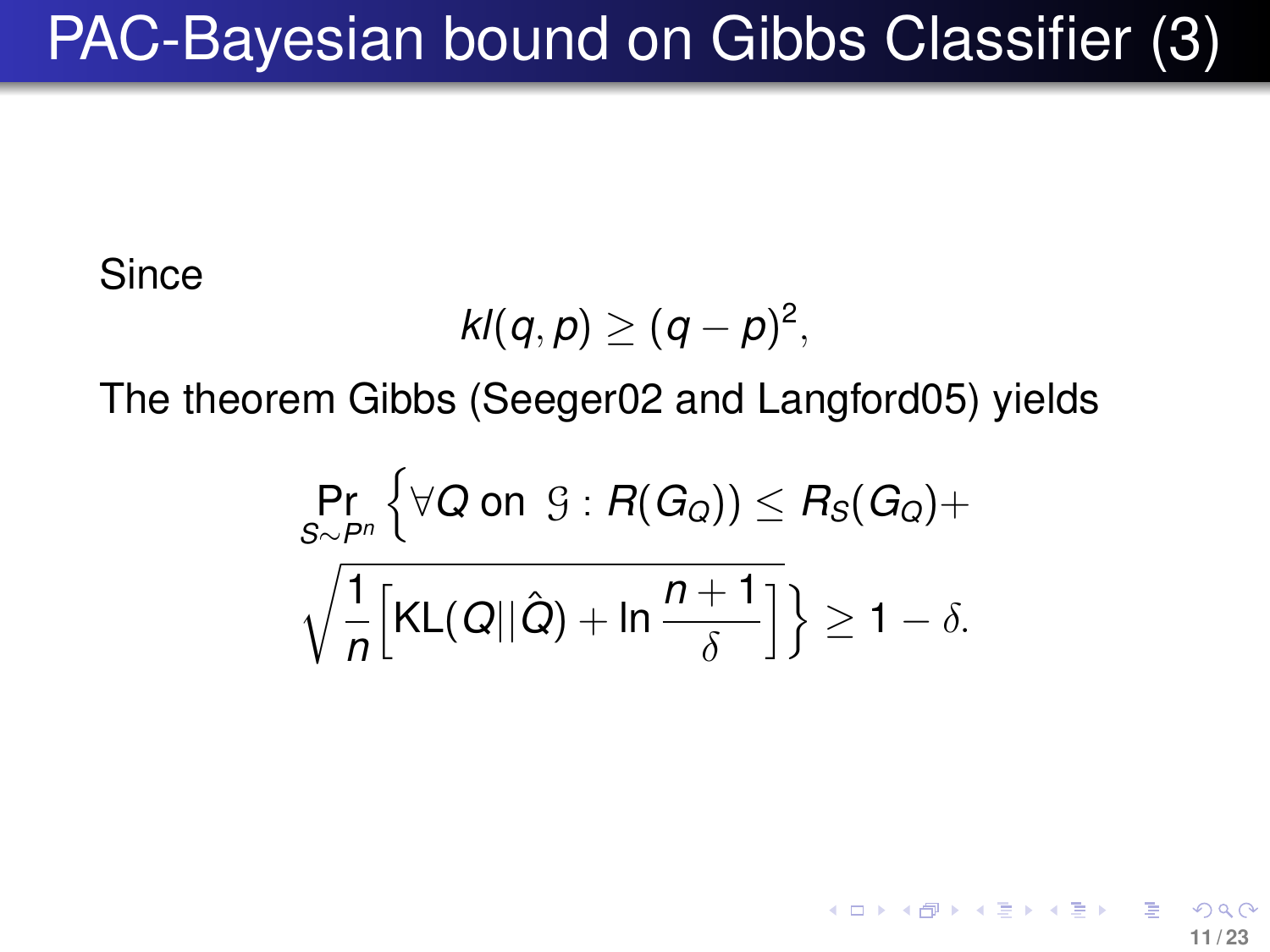#### Theorem (Average (Langford *et al.* 01))

*For any distribution P, for any set* G *of the classifiers, any prior distribution*  $\hat{Q}$  *of*  $\hat{G}$ *, any*  $\delta \in (0, 1]$ *, and any*  $\gamma > 0$ *, we have*

$$
\Pr_{S \sim P^n} \left\{ \forall Q \text{ on } \mathcal{G} : R(B_Q) \leq \Pr_{(\mathbf{x}, y) \sim S} \left( y \mathbb{E}_{g \sim Q} [g(x)] \leq \gamma \right) \right\}
$$

$$
+ O\left( \sqrt{\frac{\gamma^{-2}KL(Q||\hat{Q}) \ln n + \ln n + \ln \frac{1}{\delta}}{n}} \right) \geq 1 - \delta.
$$

Zhu& Xing09 extended to structured output case.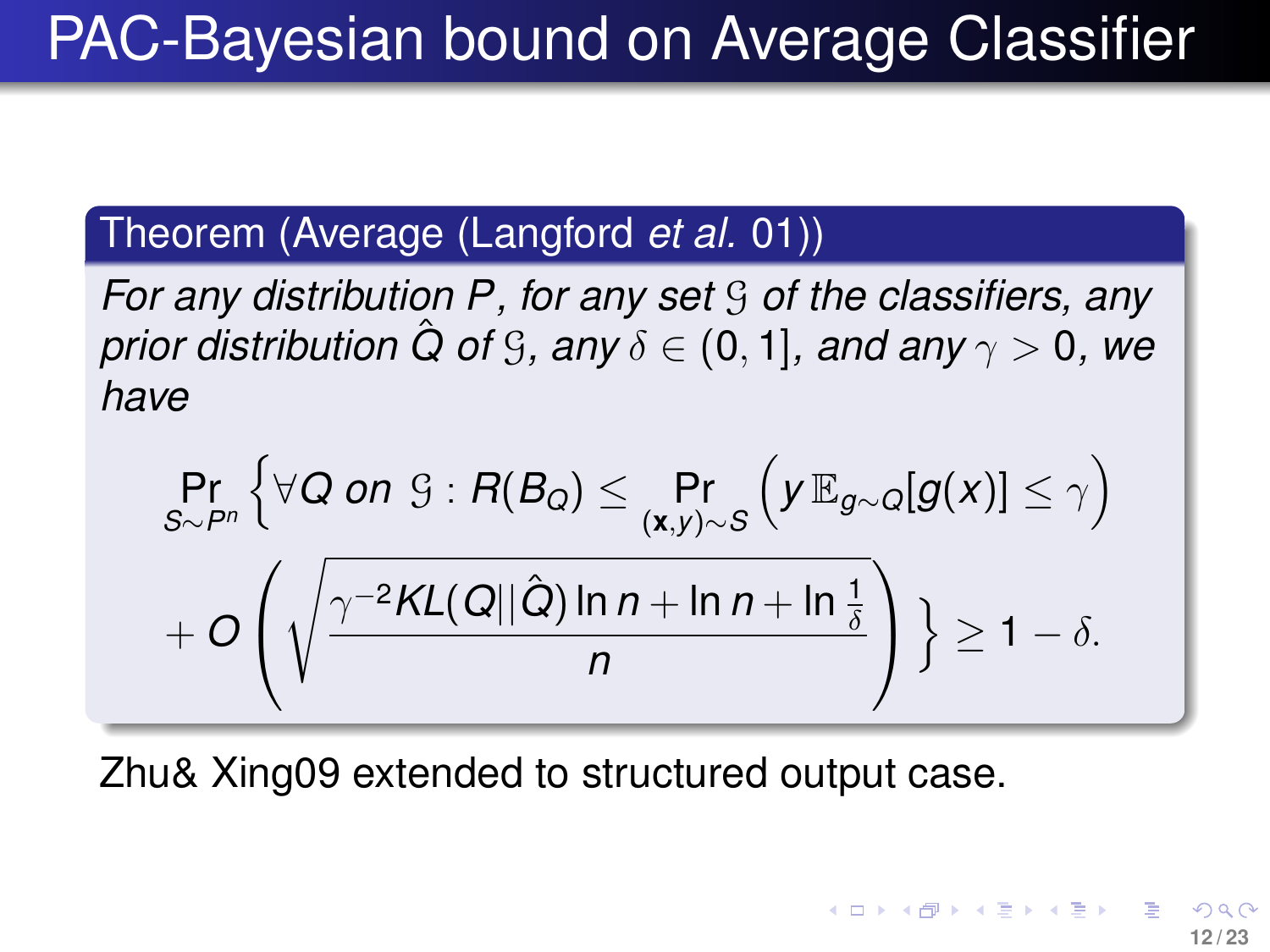# PAC-Bayesian bound on Single Classifier

Assume  $g(x) = \langle w, \phi(x) \rangle$  and rewrite  $R(g)$  as  $R(w)$ .

#### Theorem (Single (McAllester07))

*For any distribution P, for any set* G *of the classifiers, any prior distribution*  $\hat{Q}$  *over w, any*  $\delta \in (0, 1]$ *, and any*  $\gamma > 0$ *, we have*

$$
\Pr_{S \sim P^n} \left\{ \forall w \sim W : R(w) \leq \Pr_{(\mathbf{x}, y) \sim S} \left( y \langle w, \phi(x) \rangle \leq \gamma \right) + O\left(\sqrt{\frac{\gamma^{-2} \frac{\|\mathbf{w}\|^2}{2} \ln(n|\mathcal{Y}|) + \ln n + \ln \frac{1}{\delta}}{n}} \right) \right\} \geq 1 - \delta.
$$

イロト イ押 トイヨ トイヨ トー **13 / 23**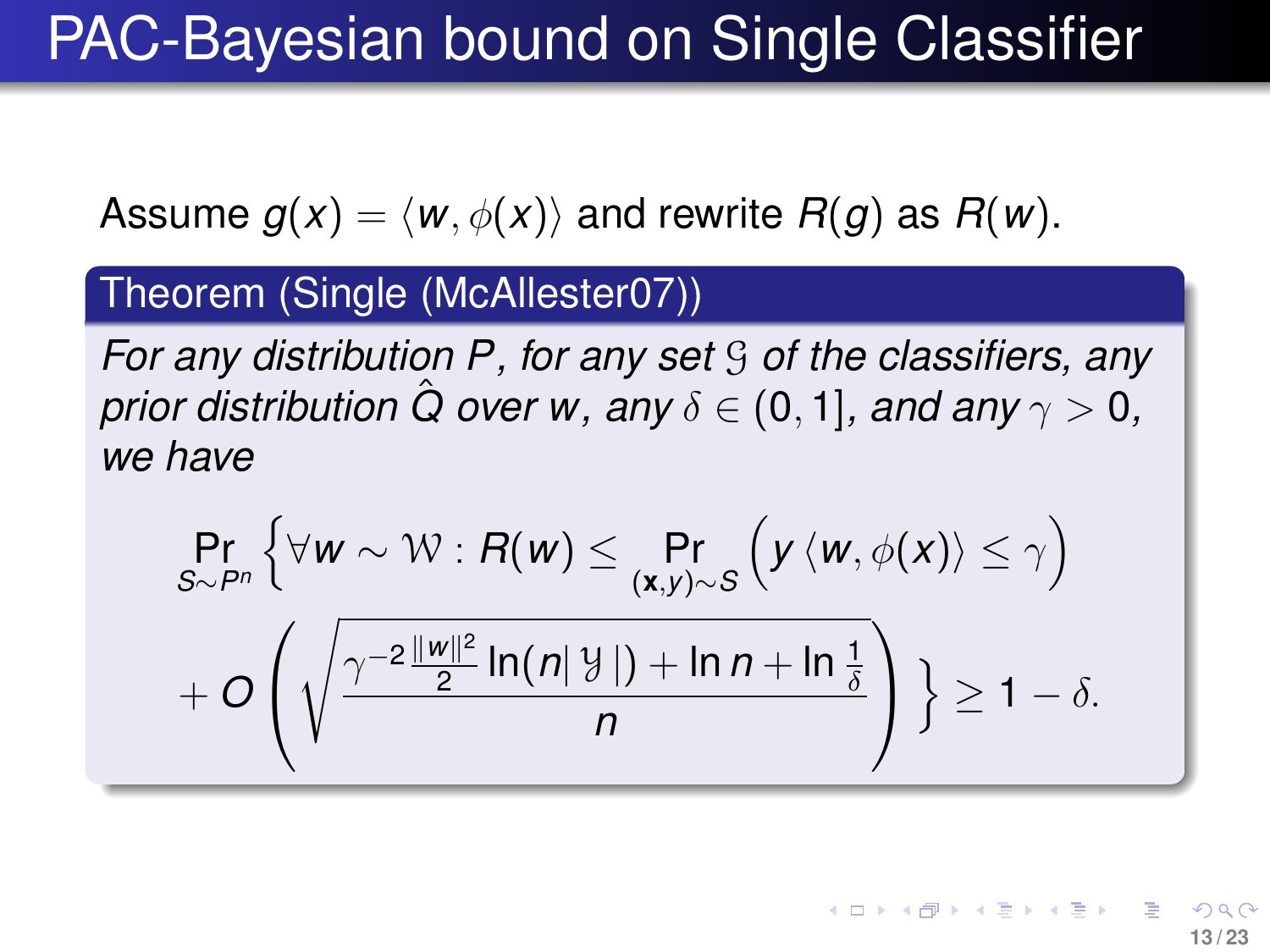### Proofs

Germain *et al.* icml09 (Thm 2.1) significantly simplified the proof of PAC-Bayes bounds. Here  $R_S(g) = \frac{1}{n} \sum_{(x,y) \in S} \mathbf{1}_{g(x) \neq y}$ .

#### Theorem (Simplified PAC-Bayes (Germain09))

*For any distribution P, for any set* G *of the classifiers, any prior distribution*  $\hat{Q}$  *of*  $\Im$ *, any*  $\delta \in (0, 1]$ *, and any convex function*  $\mu$  : [0, 1]  $\times$  [0, 1]  $\rightarrow \mathbb{R}$ , we have

$$
\Pr_{S \sim P^n} \left\{ \forall Q \text{ on } \mathcal{G} : \mu(R_S(G_Q), R(G_Q)) \leq \right. \\ \left. \frac{1}{n} \Big[ KL(Q||\hat{Q}) + \ln(\frac{1}{\delta} \mathbb{E}_{S \sim P^n} \mathbb{E}_{g \sim \hat{Q}} e^{n\mu(R_S(g), R(g))}) \Big] \right\} \geq 1 - \delta,
$$
\n
$$
\text{where } KL(Q||\hat{Q}) = \mathbb{E}_{g \sim Q} \ln \frac{Q(g)}{\hat{Q}(g)} \text{ is the KL divergence.}
$$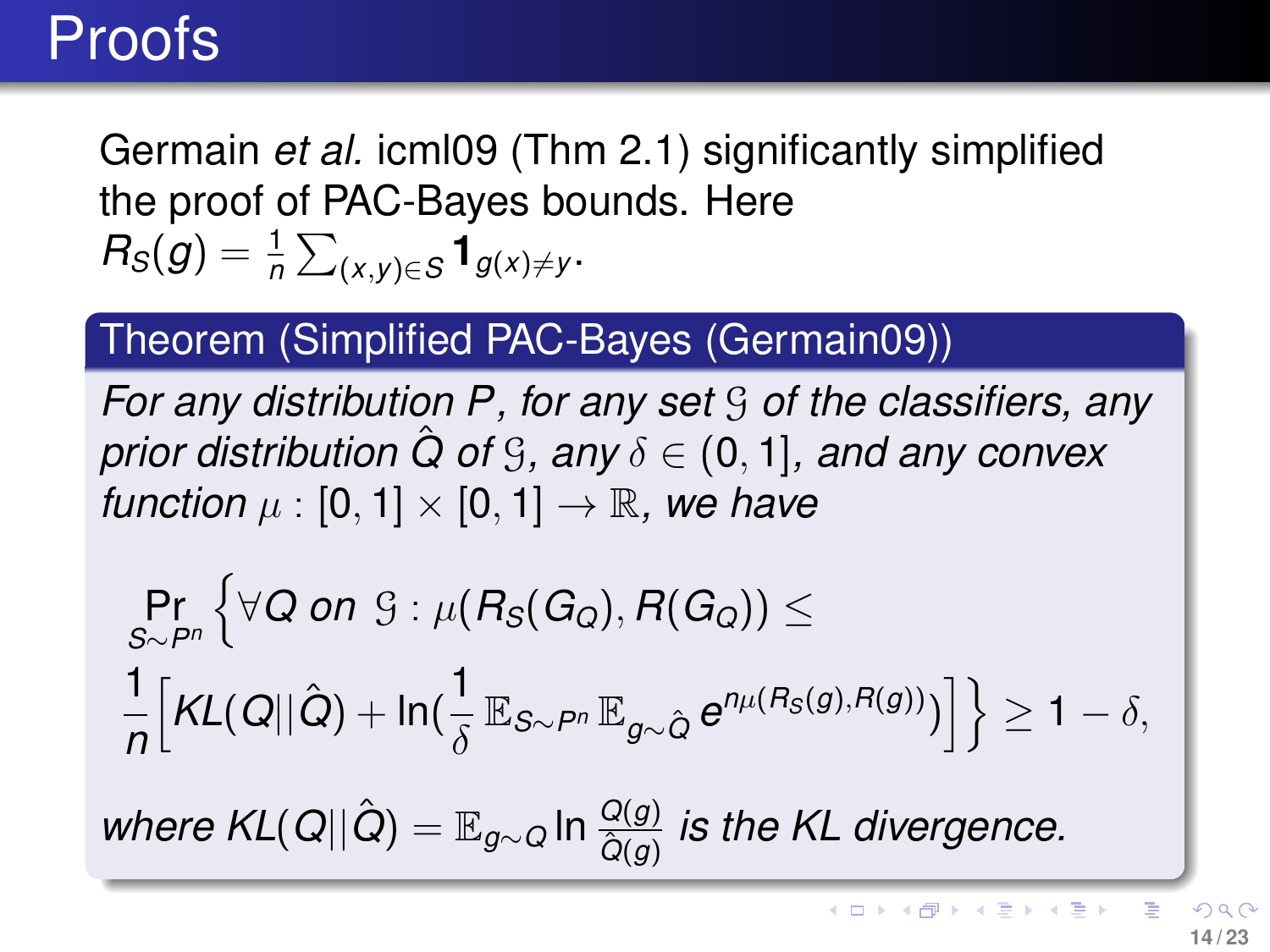# Proof of Gibbs (Seeger02 and Langford05)

Let  $\mu(q, p) =$  kl $(q, p)$ , where

$$
kl(q, p) = q \ln \frac{q}{p} + (1 - q) \ln \frac{1 - q}{1 - p}.
$$

The fact that

$$
\mathbb{E}_{S\sim P^n}\,\mathbb{E}_{g\sim \hat{Q}}\, e^{n{\sf kl}(R_S(g),R(g))}\leq n+1.
$$

The Simplified PAC-Bayes theorem yields PAC-bayes bound on Gibbs Classifier (Seeger02 and Langford05).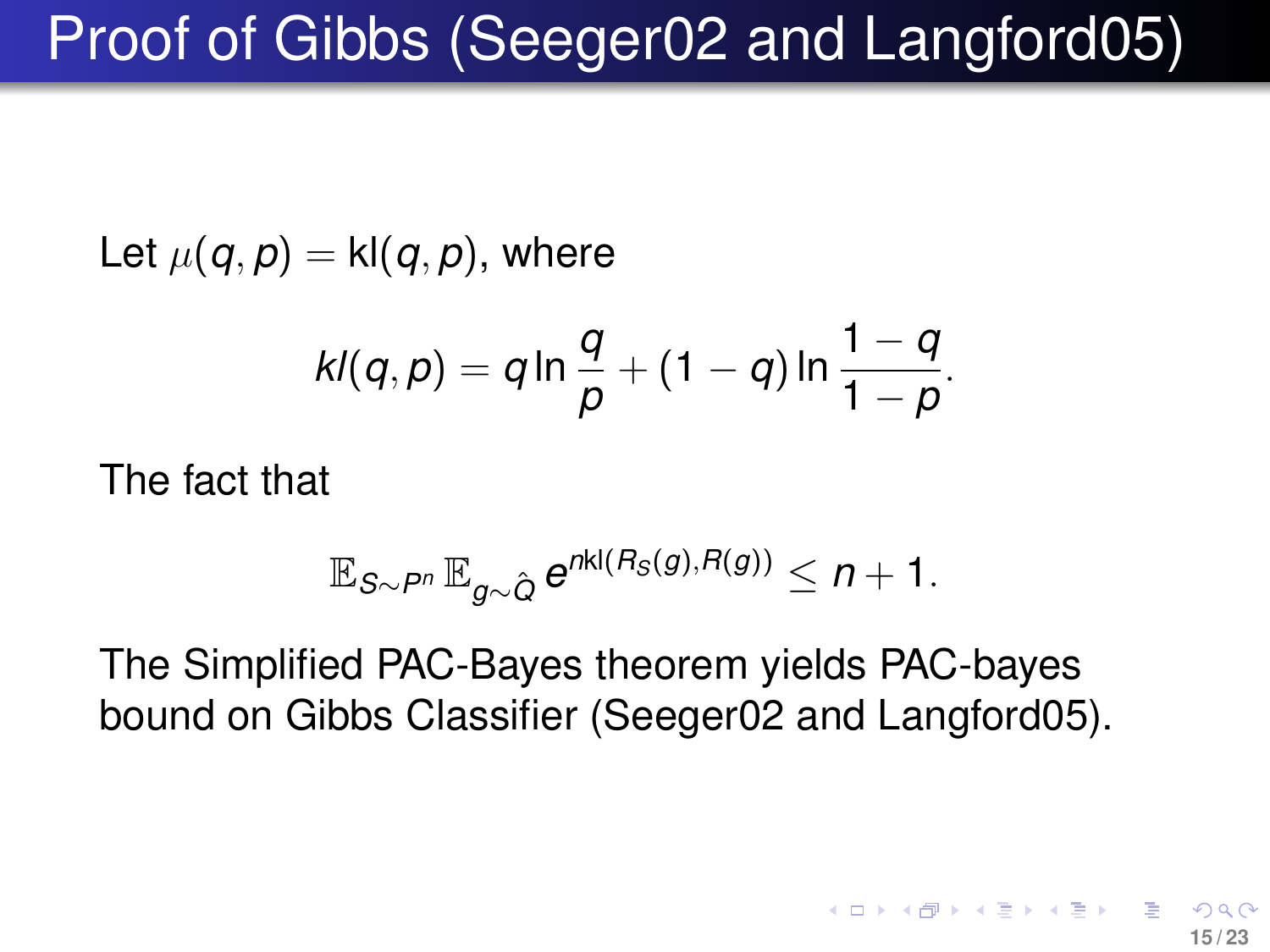## Proof of Gibbs (McAllester99,03)

Let  $\mu(\bm{q},\bm{p})=2(\bm{q}-\bm{p})^2,$  the theorem will yield the PAC-Bayes bound of McAllester99,03.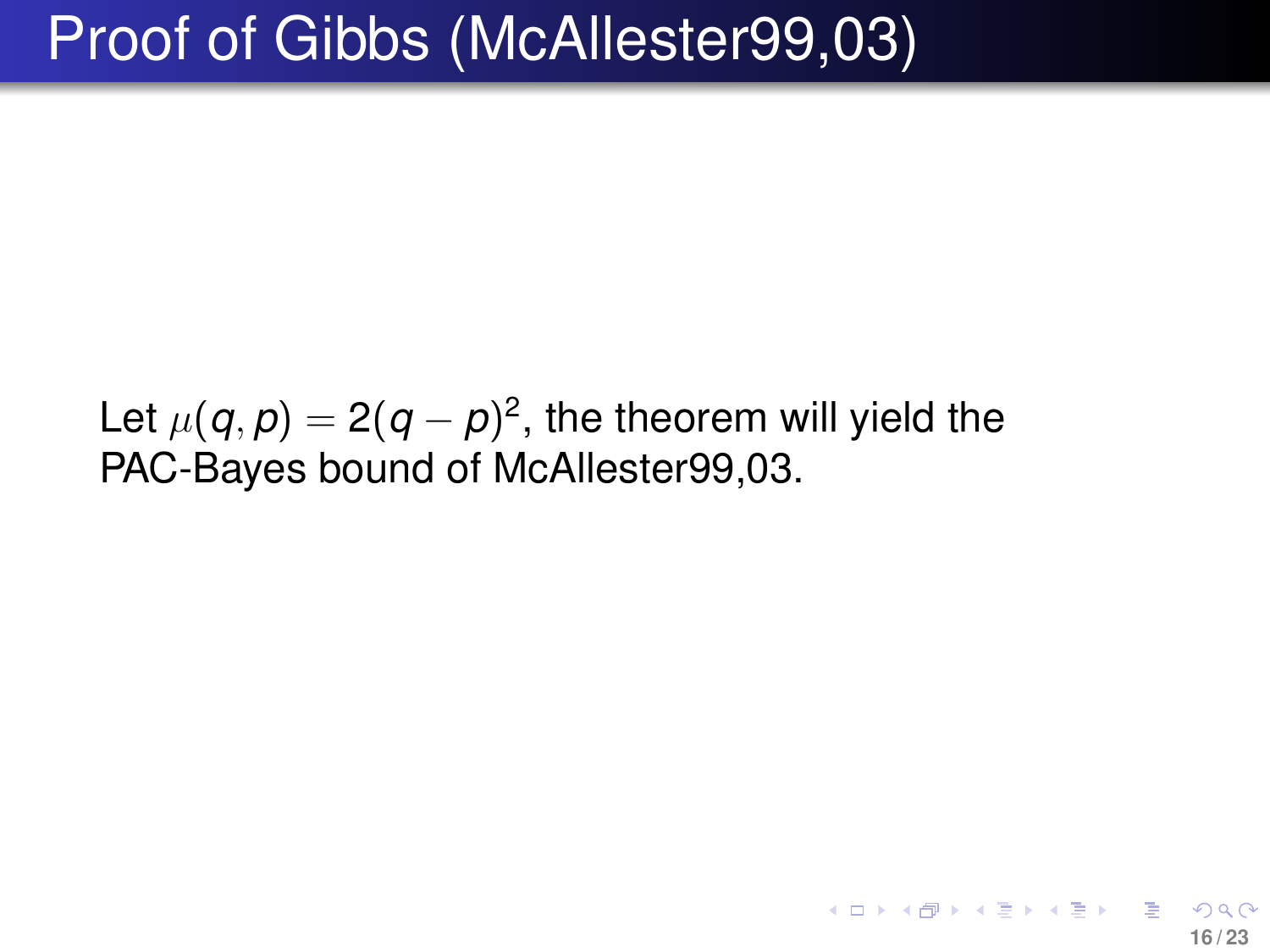It's essentially how to get a bound on Single Classifier, from a existing bound on Average Classifier.

By choosing the weight prior  $\hat{Q}(\textbf{w}) = \frac{1}{Z} \exp(-\frac{\|\textbf{w}\|^2}{2})$  $\frac{2}{2}$ ) and the posterior  $Q(\mathbf{w}') = \frac{1}{Z} \exp(-\frac{\|\mathbf{w}'-\mathbf{w}\|^2}{2})$  $\frac{-\mathbf{w}}{2}$ ), one can show  $\mathbb{E}_{(x,y)\sim P}[\mathbf{1}_{y\langle w,\phi(x)\rangle\leq 0}]=\mathbb{E}_{(x,y)\sim P}[\mathbf{1}_{\mathbb{E}_{Q}y|\mathbb{E}_{q\sim Q}[g(x)]\leq 0}]$  by symmetry argument proposed in Langford *et al.* 01 and McAllester07. The fact that  $\mathsf{KL}(Q||\hat{Q}) = \frac{||\mathbf{w}||^2}{2}$  yields the theorem of Single (McAllester07).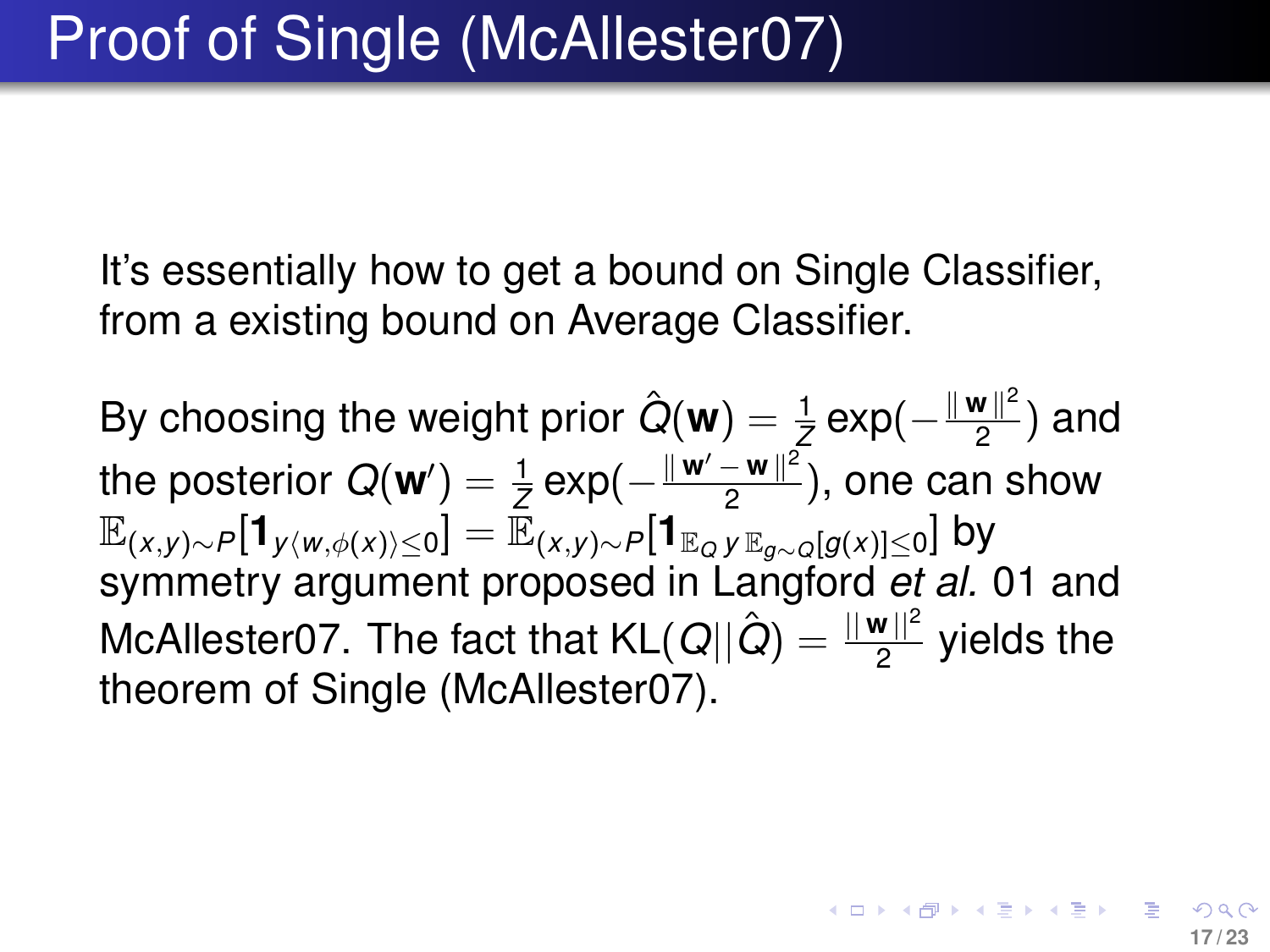# Proof of the Simplified PAC-Bayes thm (1)

### To prove

$$
\Pr_{S \sim P^n} \left\{ \forall \mathbf{Q} : \mu(R_S(G_Q), R(G_Q)) \leq \frac{1}{n} \Big[ \mathsf{KL}(\mathbf{Q} || \hat{\mathbf{Q}}) + \ln(\frac{1}{\delta} \mathbb{E}_{S \sim P^n} \mathbb{E}_{g \sim \hat{\mathbf{Q}}} e^{n\mu(R_S(g), R(g))}) \Big] \right\} \geq 1 - \delta,
$$

Realise that <sup>E</sup>*g*∼*Q*<sup>ˆ</sup> *<sup>e</sup> <sup>n</sup>*µ(*RS*(*g*),*R*(*g*)) is a random variable (due to randomness of *S*). Let  $z = \mathbb{E}_{g \sim \hat{Q}} e^{n \mu(R_S(g), R(g))}.$ Obviously *z* can take only non-negative values.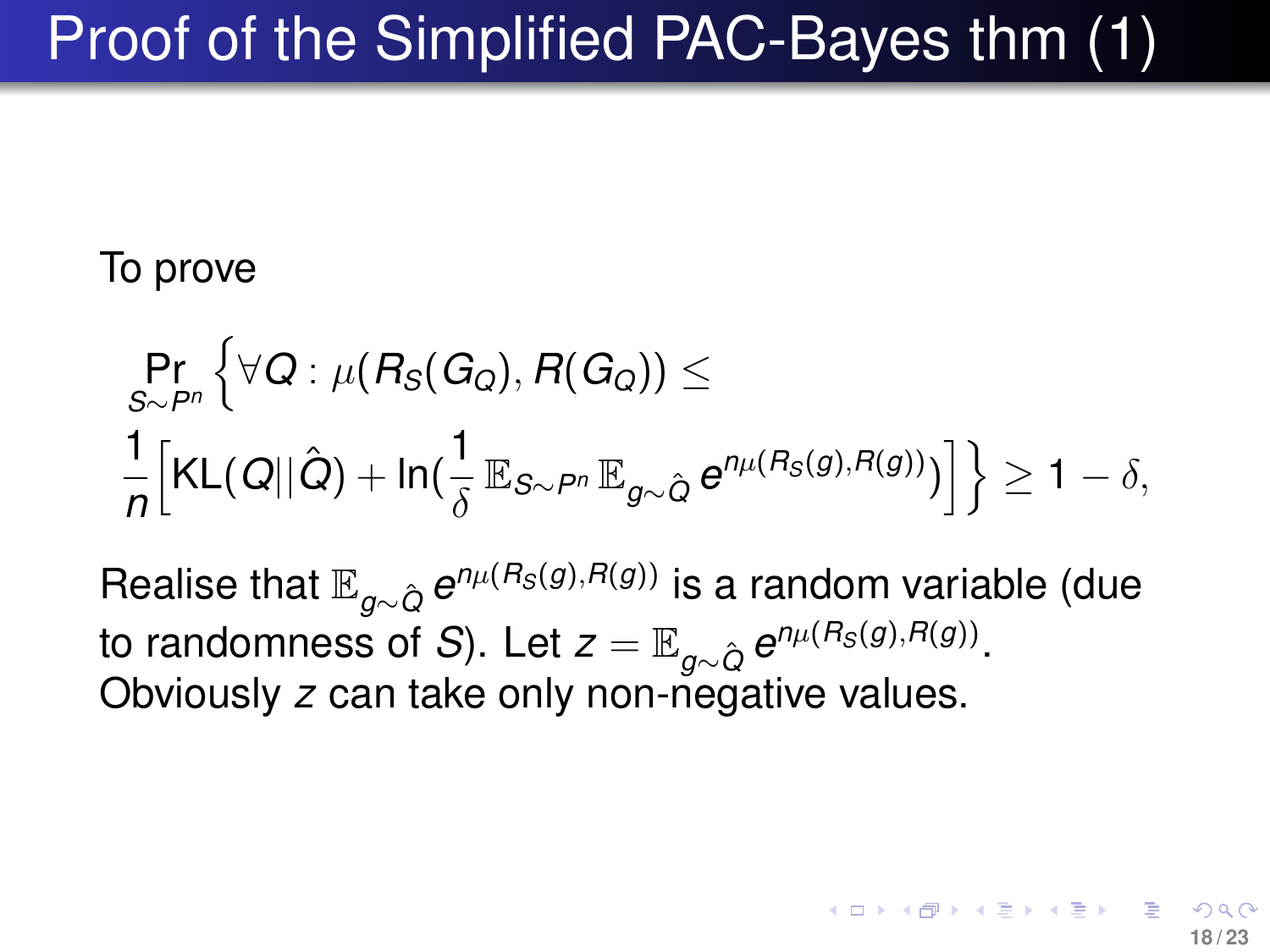# Proof of the Simplified PAC-Bayes thm (2)

Markov inequality states that for any  $a > 0$ ,  $Pr(z \geq a) \leq \frac{E[z]}{a}$ *a* . This is because

$$
\mathbb{E}[z] = \int_0^\infty zp(z)dz = \int_0^a zp(z)dz + \int_a^\infty zp(z)dz
$$
  
\n
$$
\geq 0 + \int_a^\infty zp(z)dz \geq a \int_a^\infty p(z)dz = aPr(z \geq a)
$$

Let  $a = \frac{\mathbb{E}[z]}{\delta}$  $\frac{[z]}{\delta}$ , we have Pr( $z \geq \frac{\mathbb{E}[z]}{\delta}$  $\frac{|\mathcal{L}|}{\delta}) \leq \delta$ . Thus

<span id="page-18-0"></span>
$$
\Pr(z < \frac{\mathbb{E}[z]}{\delta}) \le 1 - \delta \tag{1}
$$

K ロ ⊁ K 個 ≯ K 君 ⊁ K 君 ≯ (君 **19 / 23**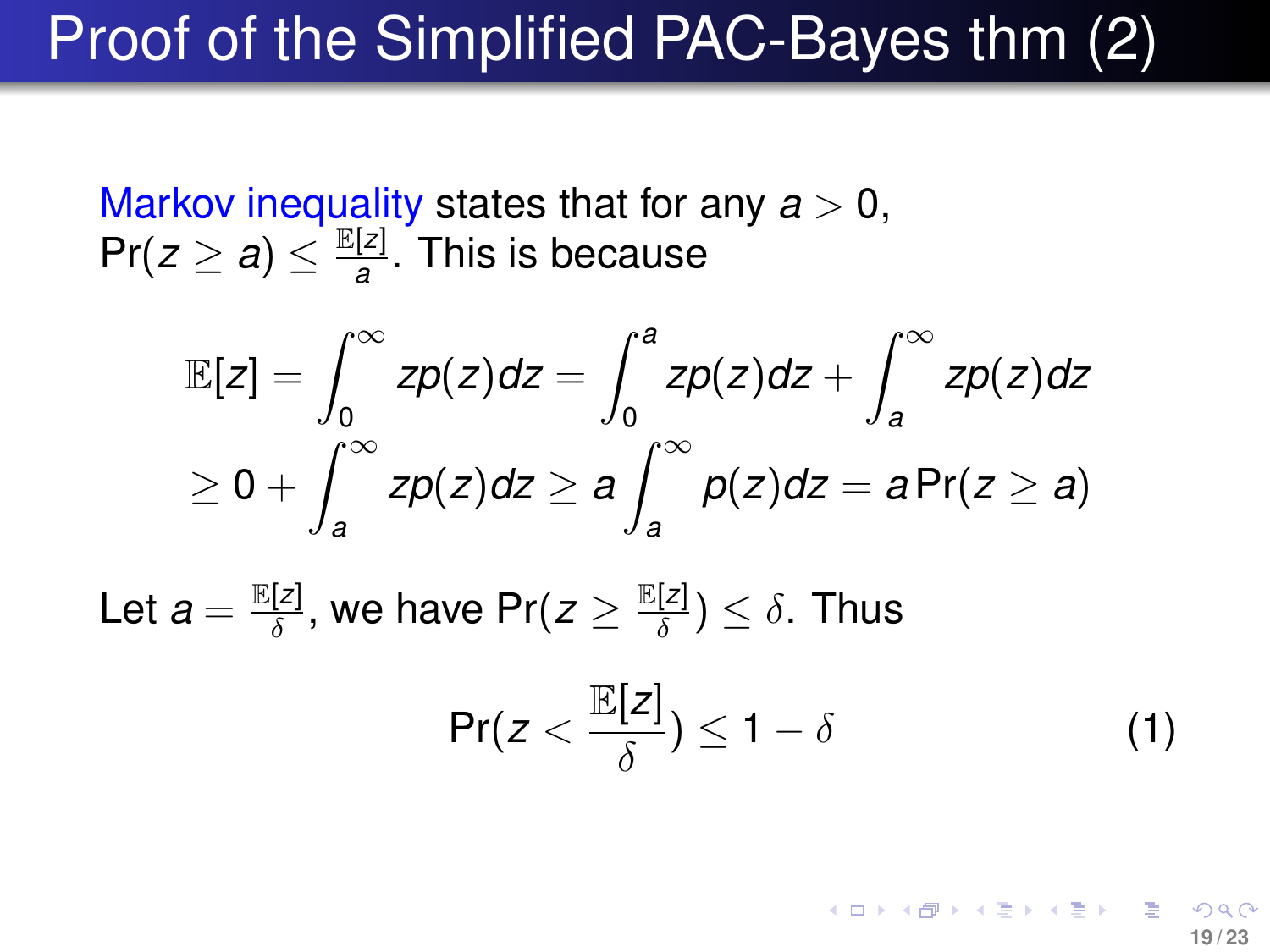## Proof of the Simplified PAC-Bayes thm (3)

Recall 
$$
z = \mathbb{E}_{g \sim \hat{Q}} e^{n\mu(R_S(g), R(g))}
$$
, eq(1) is  
\n
$$
\Pr_{S \sim P^n} \left( \mathbb{E}_{g \sim \hat{Q}} e^{n\mu(R_S(g), R(g))} \leq \frac{\mathbb{E}_{S \sim P^n} [\mathbb{E}_{g \sim \hat{Q}} e^{n\mu(R_S(g), R(g))}]}{\delta} \right) \geq 1 - \delta
$$

Taking log on both sides in Pr yields

$$
\Pr_{S \sim P^n} \left( \ln \left[ \mathbb{E}_{g \sim \hat{Q}} e^{n\mu(R_S(g), R(g))} \right] \le \ln \left[ \frac{\mathbb{E}_{S \sim P^n}[\mathbb{E}_{g \sim \hat{Q}} e^{n\mu(R_S(g), R(g))}] }{\delta} \right] \right) \ge 1 - \delta
$$

**20 / 23**

(ロトイ部)→(理)→(理)→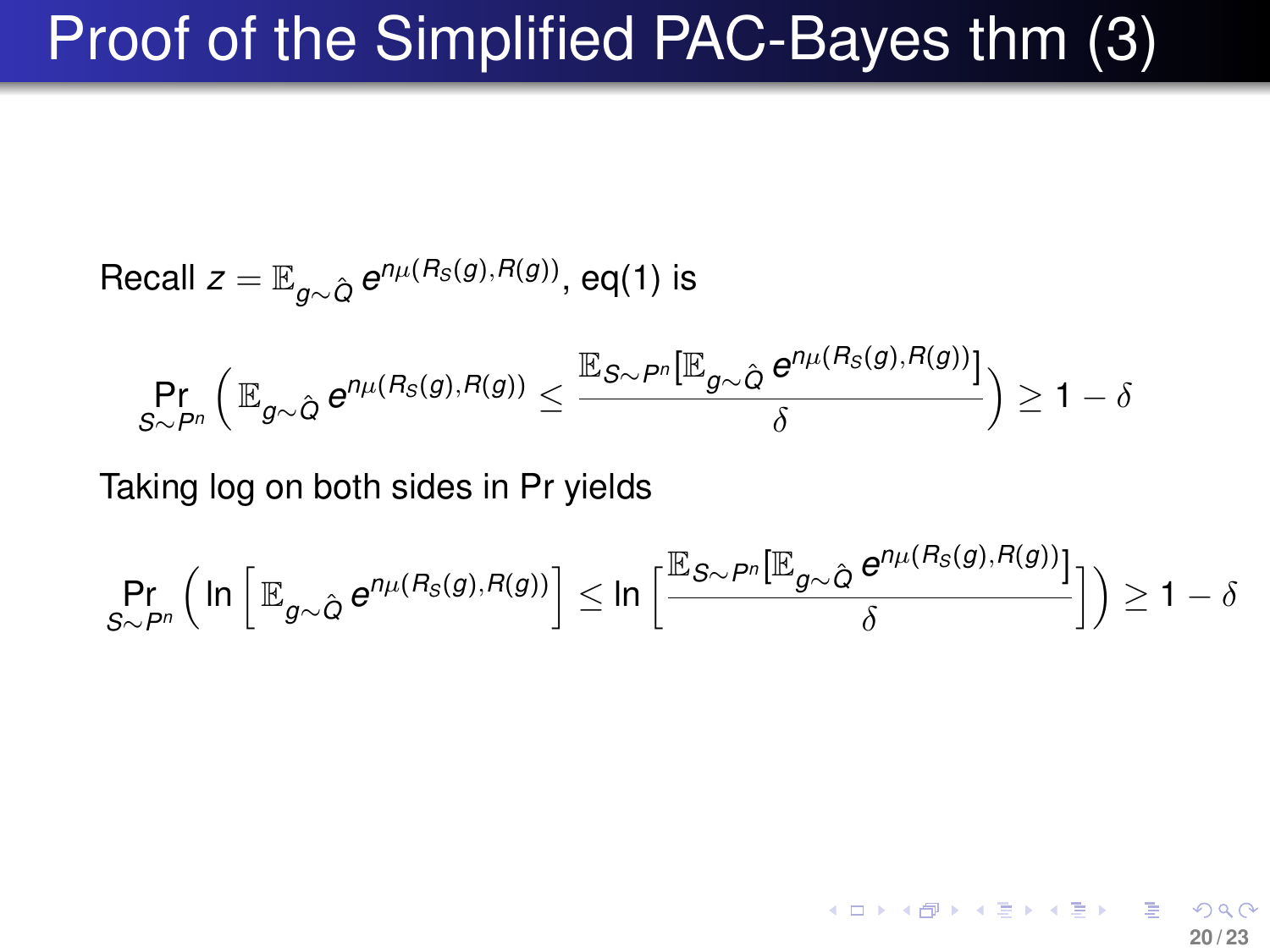## Proof of the Simplified PAC-Bayes thm (4)

 $\operatorname{Since} \, \mathbb{E}_{g \sim \hat{Q}} \, f(g) = \mathbb{E}_{g \sim Q} \, \frac{\hat{Q}(g)}{\overline{Q(g)}}$  $\frac{Q(g)}{Q(g)}f(g)$  (same trick in importance sampling)

$$
\Pr_{S \sim P^n} \left( \forall \Omega : \ln \left[ \mathbb{E}_{g \sim Q} \frac{\hat{Q}(g)}{Q(g)} e^{n\mu(R_S(g), R(g))} \right] \le \ln \left[ \frac{\mathbb{E}_{S \sim P^n} [\mathbb{E}_{g \sim \hat{Q}} e^{n\mu(R_S(g), R(g))}] }{\delta} \right] \right)
$$
  
 
$$
\ge 1 - \delta
$$

$$
\begin{aligned}\n&\ln\left[\mathbb{E}_{g\sim Q}\frac{\hat{Q}(g)}{Q(g)}e^{n\mu(R_S(g),R(g))}\right] \\
&\geq \mathbb{E}_{g\sim Q}\ln\left[\frac{\hat{Q}(g)}{Q(g)}e^{n\mu(R_S(g),R(g))}\right] \quad\text{(concavity of log)}\\
&\geq -\mathbb{E}_{g\sim Q}\ln(\frac{Q(g)}{\hat{Q}(g)}) + \mathbb{E}_{g\sim Q}[n\mu(R_S(g),R(g))] \\
&\geq -\text{KL}(Q||\hat{Q}) + n\mu(\mathbb{E}_{g\sim Q}R_S(g), \mathbb{E}_{g\sim Q}R(g)) \quad\text{(convexity of }\mu) \\
&\geq -\text{KL}(Q||\hat{Q}) + n\mu(R_S(G_Q),R(G_Q))\n\end{aligned}
$$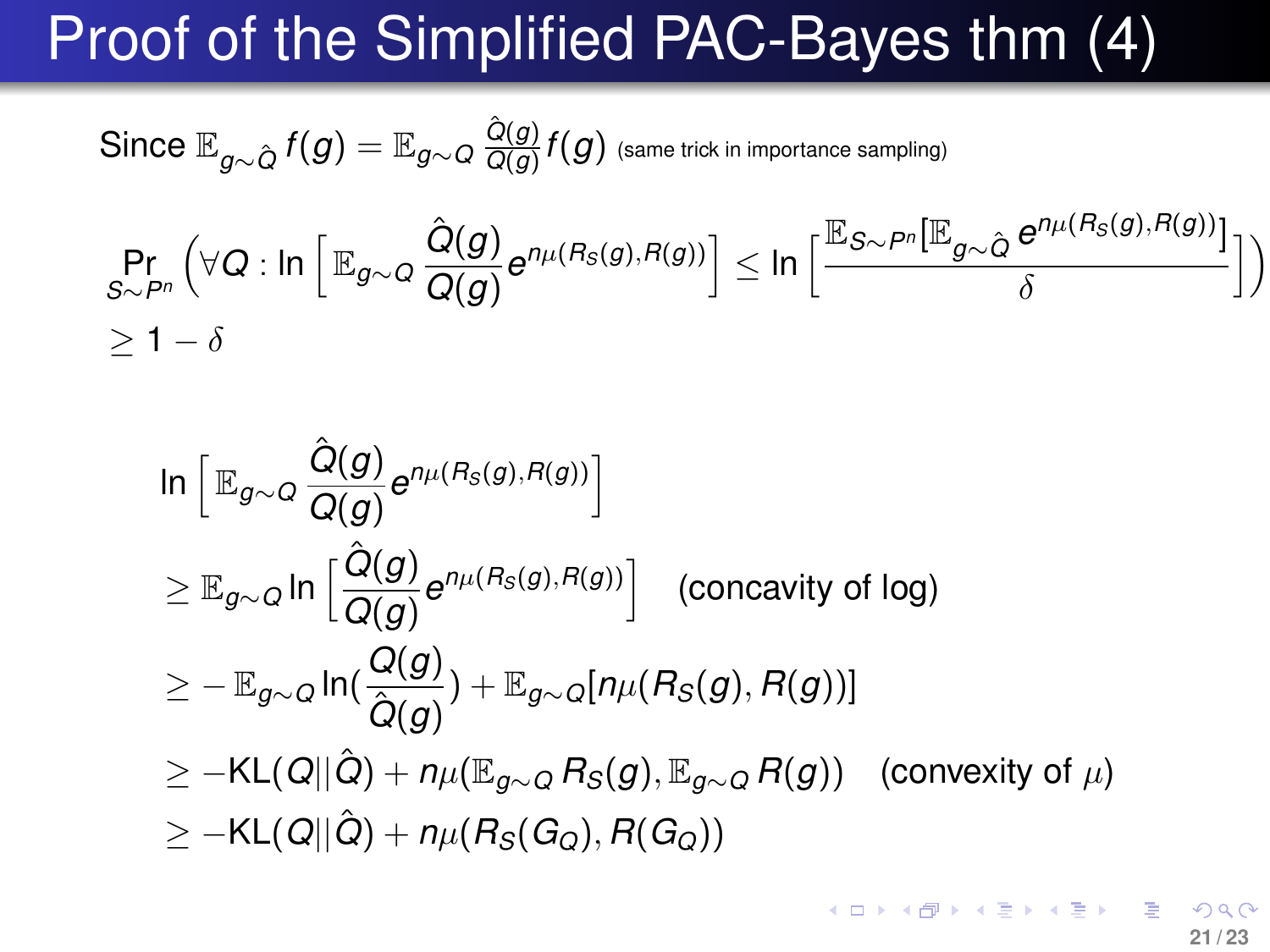# Proof of the Simplified PAC-Bayes thm (5)

 $\forall$ *Q*, with probability at least 1 −  $\delta$ , below holds

$$
-\mathsf{KL}(Q||\hat{Q})+n\mu(R_{S}(G_{Q}),R(G_{Q}))\leq\ln(\frac{1}{\delta}\mathbb{E}_{S\sim P^{n}}\mathbb{E}_{g\sim\hat{Q}}e^{n\mu(R_{S}(g),R(g))})
$$

Thus

$$
\mu(R_S(G_Q), R(G_Q)) \leq \frac{1}{n} \Big[ \text{KL}(Q||\hat{Q}) + \ln(\frac{1}{\delta} \mathbb{E}_{S \sim P^n} \mathbb{E}_{g \sim \hat{Q}} e^{n\mu(R_S(g), R(g))}) \Big],
$$

which is

$$
\Pr_{S \sim P^n} \left\{ \forall \mathbf{Q} : \mu(R_S(G_Q), R(G_Q)) \leq \\ \frac{1}{n} \Big[ \mathsf{KL}(\mathbf{Q} || \hat{\mathbf{Q}}) + \mathsf{In}(\frac{1}{\delta} \mathbb{E}_{S \sim P^n} \mathbb{E}_{g \sim \hat{\mathbf{Q}}} e^{n\mu(R_S(g), R(g))}) \Big] \right\} \geq 1 - \delta,
$$

K ロ ▶ K 個 ▶ K 君 ▶ K 君 ▶ ○ 君 **22 / 23**